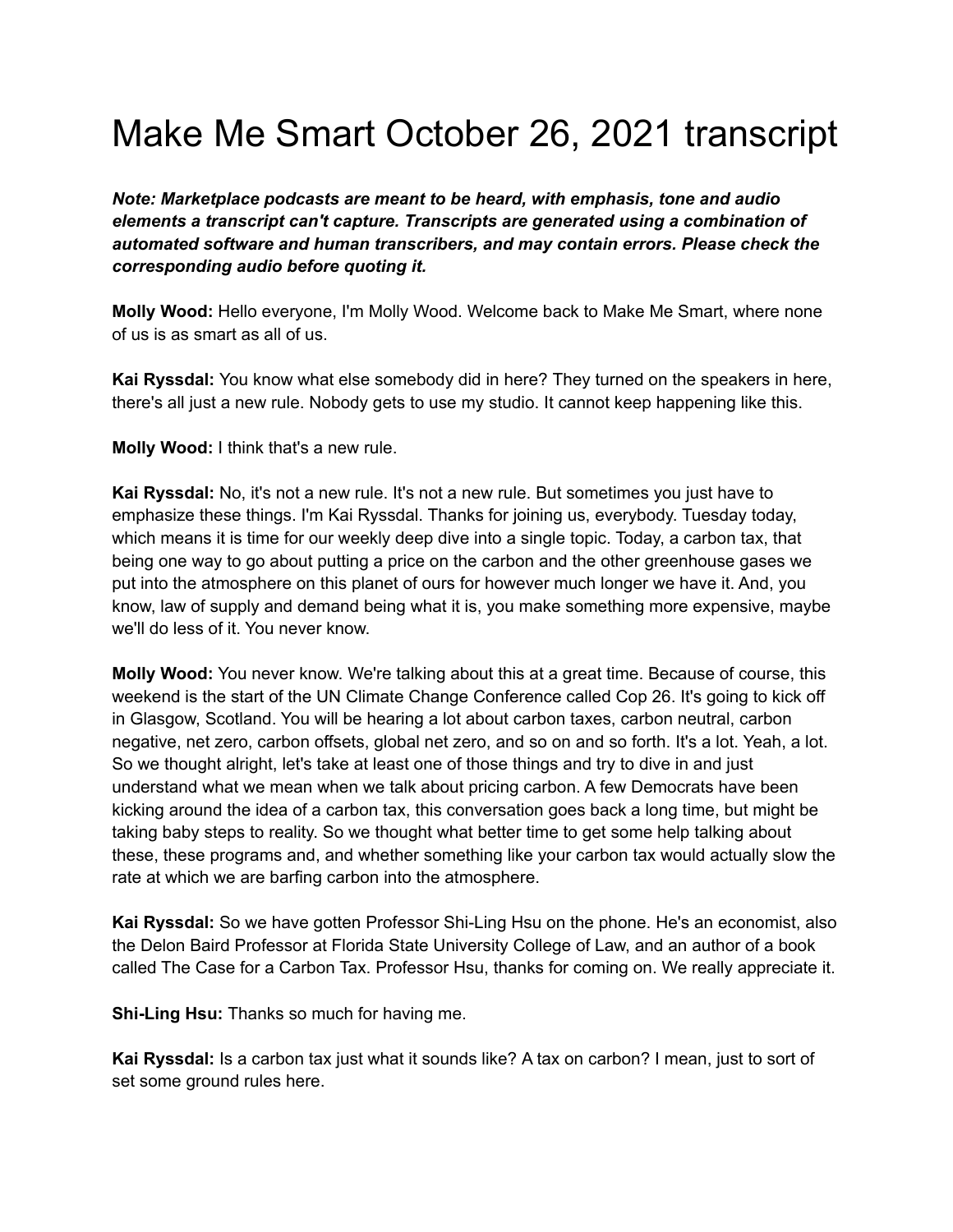**Shi-Ling Hsu:** It sure is, it's just a tax on the emission of an amount, typically a ton of carbon dioxide.

**Kai Ryssdal:** When you say a ton, by the way, sorry, I've always had a question about this. You mean like a ton, like 2000 pounds of?

**Shi-Ling Hsu:** Yeah, yeah. Well, you know, I mean, if you're driving around and you're emitting carbon dioxide, you're not emitting a ton every time you make a trip to the store. But you pay some fraction of that, and some fraction of the carbon tax would cover your trip.

**Molly Wood:** Who would, let's just sort of keep digging into the definition for a minute. Who would pay a carbon tax in theory, like, how would a tax like this work?

**Kai Ryssdal:** Do you hear that oh?

**Molly Wood:** Did I jump all the way to the end?

**Shi-Ling Hsu:** Yeah, no, no, no, it's a good question, though. But it is something that I'm glad someone asked up front. You know, it depends. It depends on where you levy the tax. You could be levying the tax if you're a government on the end user. So, you know, you fill up at the gas pump, you pay a little extra for the carbon tax, you get natural gas piped into your house, you pay a little bit extra for that. You could also levy a carbon tax way up streams, what they would call it, up the distribution chain, at the coal mine, at the natural gas processing facility or at the oil refinery. And so the polluter would pay in that sense. But you know, wherever you emit, wherever you levy the carbon tax, in theory, it doesn't matter. Because if you levied on, say the oil and gas company, they're going to pass some of that down onto you. Not all of it, but some of it. If you levied on the end user, like someone who fills up at the gas pump, they're actually going to pass some of that cost up the distribution chain to the gas oil and gas company. And they do that because, you know, they buy less gas, they make adjustments. And oil and gas companies see that, they see people buying less gas, so they lower their prices, thereby absorbing some of the costs. So in theory it doesn't matter, in practice, it's, well, it's not so clear, it might make a little bit of difference who actually literally pays the tax.

**Kai Ryssdal:** Okay, so keep going with that, right. Because part of the challenge with this thing, historically, has been, number one, how are you going to enforce it? How are you going to, you know, actually get the mechanics in place? Number two, who pays it? How far do we have to go until a legit Global Carbon Tax becomes a thing?

**Shi-Ling Hsu:** Wow. Well, that's a political question. I don't, I don't think that technical parts of a carbon tax are difficult to do. And in fact, it's a lot easier than anything else we could do to reduce greenhouse gas emissions, and a lot more effective too. You could get a lot more emissions reductions with relatively little effort. The problem seems to be political. And you know, there's resistance on both the left and the right to a carbon tax and like, getting to a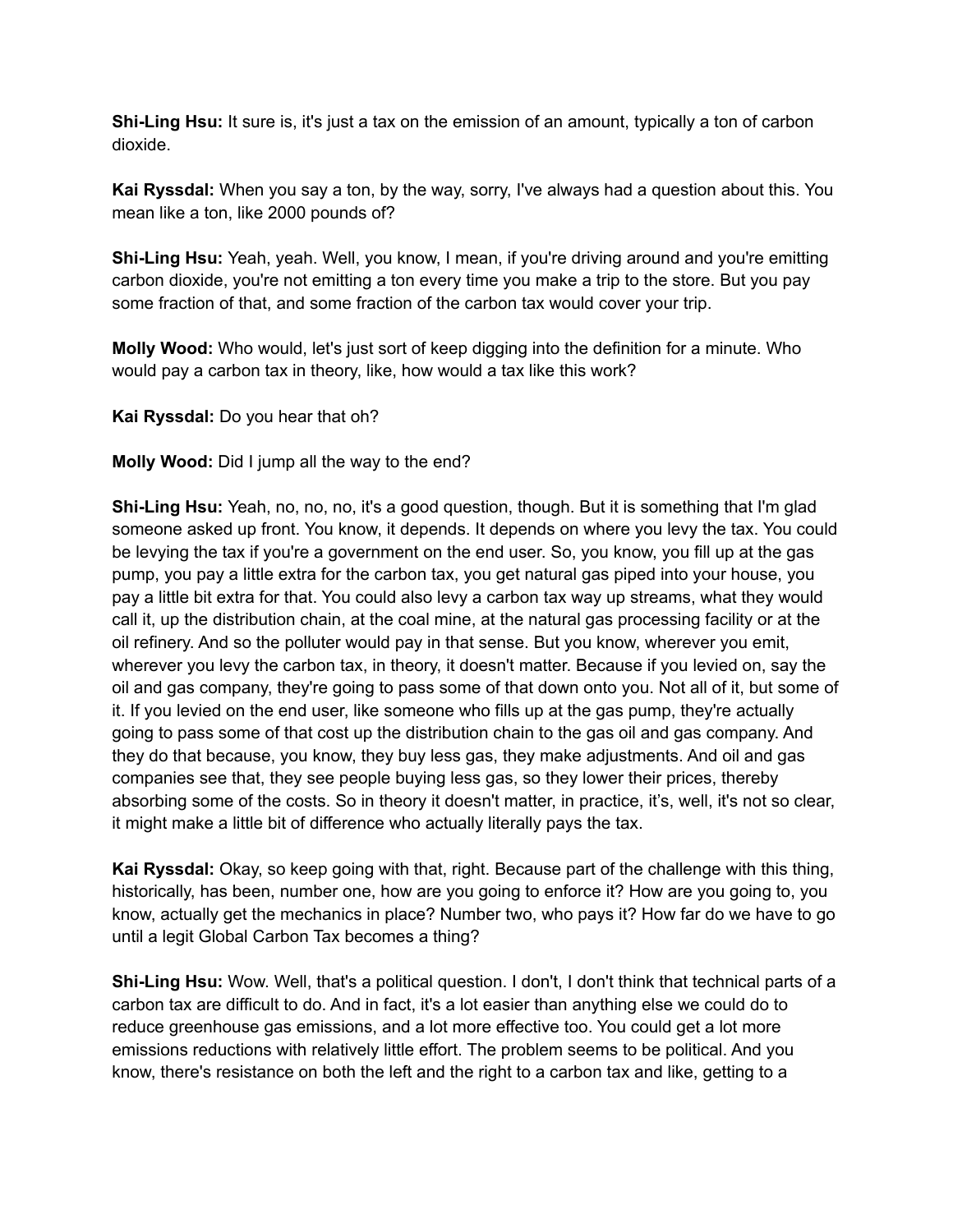carbon tax requires winning over at least one of those camps. And I would say maybe even a little bit of both.

**Molly Wood:** Talk to us a little bit about--so it sounds like the metrics are not hard, right? It's not hard to measure the emissions of an industry or an activity and tax that appropriately. Does the resistance come in--I don't know, you tell me. I would imagine it comes from lots of quarters.

**Shi-Ling Hsu:** Yeah, yeah, though, the metrics are hard. Every time you dig a chunk of fossil fuel out of the ground anywhere in the world, we pretty much know that it's going to get burned completely. And we know what carbon dioxide emissions are going to result. So you always know, like, wherever some bit of fossil fuel is going what the carbon dioxide emissions are going to be. The resistance, well, on the left, I think there are just people that are conditioned to think that prices don't work, that markets don't work. And that if you want something big to happen, and we need something big to happen on climate change, that government has to do something big. I think that's a big mistake. I think prices make profound differences in the way people behave, in the way markets act, we just don't always see them. So, for example, you know, if we had a carbon tax, we might be able to figure out the carbon footprint of all kinds of agricultural products or food products. But you don't necessarily see that price competition happening, you might show up at the store one day and see brand X of something. But if a carbon tax were in place, maybe brand X was making that product with really fertilizer intensive, fossil fuel intensive inputs, and maybe with, because of a carbon tax, they get priced out of the market. The next day you show up at the store, brand X isn't there, brand Y is. You know, that might not make a difference to you. But that's the sort of thing that prices do. It really does move a lot of things. And, you know, the problem with climate change and climate policy is that it is so ubiquitous, if you had to make up rule after rule after rule after rule, one for steel mills, one for power plants, one first cement factories, you'd be taking a long time to clamp down on all of those sources of emissions. An economy-wide carbon tax has the advantage of clamping down on all of them. Almost all of them all at once.

**Kai Ryssdal:** What are the downsides? Can't be all sunshine and light, right? It can't be, hey this is the answer to the climate change problem.

**Shi-Ling Hsu:** Well, there are downsides. But there are ways of downsides. I think one kind of pretty legitimate concern coming from progressives about a carbon tax is that it's regressive. That it hurts poor households more than rich households. It's true. If you look at a poor household's budget, energy makes up a bigger fraction of it than it does a rich household. But, but a rich household still uses more energy, a lot more energy. So one way that has been proposed to try and make a carbon tax, not regressive, in fact, make it even proggressive, is to take the carbon tax revenues and put it away in some sort of a box, a lockbox, to borrow from candidate Al Gore, or some sort of a trust instrument. But you take those carbon tax revenues and you give it back, you rebate it at the end of the year in a lump sum to every single tax paying household. And so what that does is have the effect of overcompensating poor households, because they don't actually use as much energy as they would get back in a lump sum distribution, and it under compensates rich households. Now we're not talking about a lot of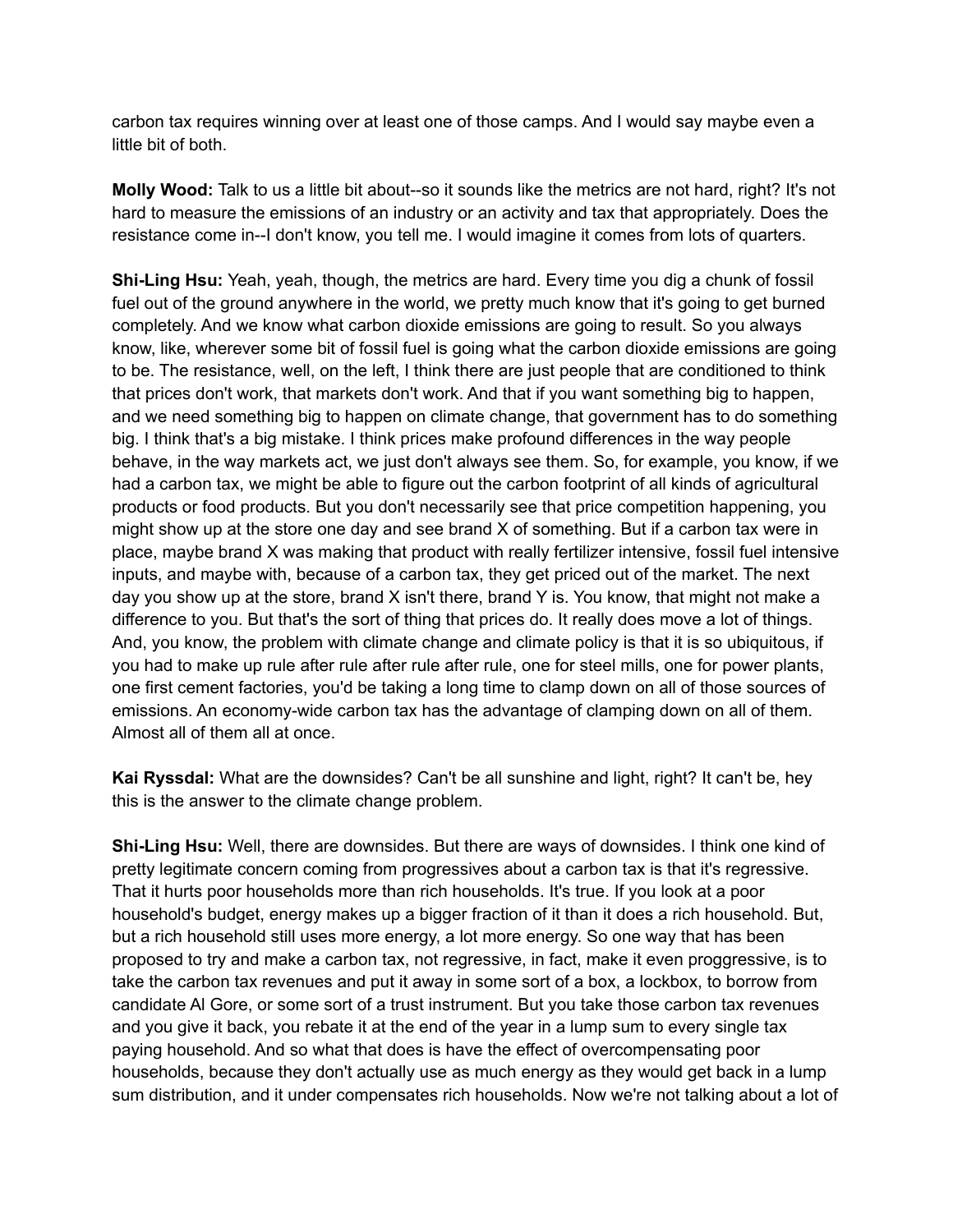money. We're talking about a redistribution. And that's what it is, frankly, which is the source of some resistance from those on the right. But we're talking about transfer of a couple of thousand dollars on a 30, 40, or 50 ton carbon tax. So it's not a big deal. It doesn't, it's not going to write all the wrongs of inequality. But it can be made to be not hurtful to poor households. I should say most poor households. Not everyone.

**Molly Wood:** Broadly, I wonder, does this get to the idea that we actually just don't know how much stuff costs, you know, that this is a way to sort of, to create a sense of a true cost of our actions, but also,the things that we buy, like you give meat as an example, you know, a piece of chicken, it costs what it costs. But none of that takes into effect the, the kind of invisible and real subsidies on the fossil fuels that were used to crude, to bring that piece of chicken to the store.

**Shi-Ling Hsu:** Absolutely, that is a great point, that is perhaps one of the most valuable things about a carbon tax, it's information, like we take some effort to try and figure out our carbon footprint, but we don't really know what it is. You buy something at the store and you just don't know how that product was made. You don't know if it was fertilizer intensive, you don't know how far it was trucked, flown, or kind of freighted by ship. This is a way of figuring out like, what your actual carbon footprint is, you're gonna find out you buy product X or Y, and it's going to go up by a little or a lot depending on how carbon intensive it is. And, you know, that is really what a carbon tax is supposed to do, make you just feel the pain of the harm that you're imposing upon the environment by buying product X or Y, by the producer of product X or Y paying for the emissions of making that product. And so if you had a carbon tax that has a way of actually what it is, is leveling the playing field. People who are doing a good job of keeping their emissions down, pay less. And that's kind of what we want. That's what Kai said at the beginning of the show, that, you know, supply and demand being what it is, if you could get the price of the harm into the market, we're going to have less of it.

**Kai Ryssdal:** So let me get a little subjective here. Right, you have spent no small amount of your own intellectual capital the past number of years writing your book, you've thought about this a lot, and you've gained it out. How far are we, do you suppose, from any kind of viable carbon tax being reality in this economy?

**Shi-Ling Hsu:** Boy, I don't know. I think you got to talk to someone closer to Capitol Hill. I do think there's a perception problem that could be fixed. A lot of people just don't like the idea of a carbon tax because there's a, I don't know, I think there's kind of like a cognitive sente. That's just skeptical of it. There was a poll that was done for the Democratic Party on climate policies. And, you know, like most polls, they ask a question about climate policy, ask prospective voters like, what do you think we should do about climate change? And the question is, I'm oversimplifying a bit, is, would you favor a carbon tax that would increase the cost of energy? Or would you favor regulation that clamps down on polluters and make them pollute less? And, you know, without knowing it, asking questions that way skews the answer, because you tell someone energy costs are going to go up, they're automatically going to go to that part of their brain that says, oh, wait, a carbon tax is going to cost me. I'd rather impose that cost on polluters. The truth is that costs get absorbed by both polluters and consumers. And that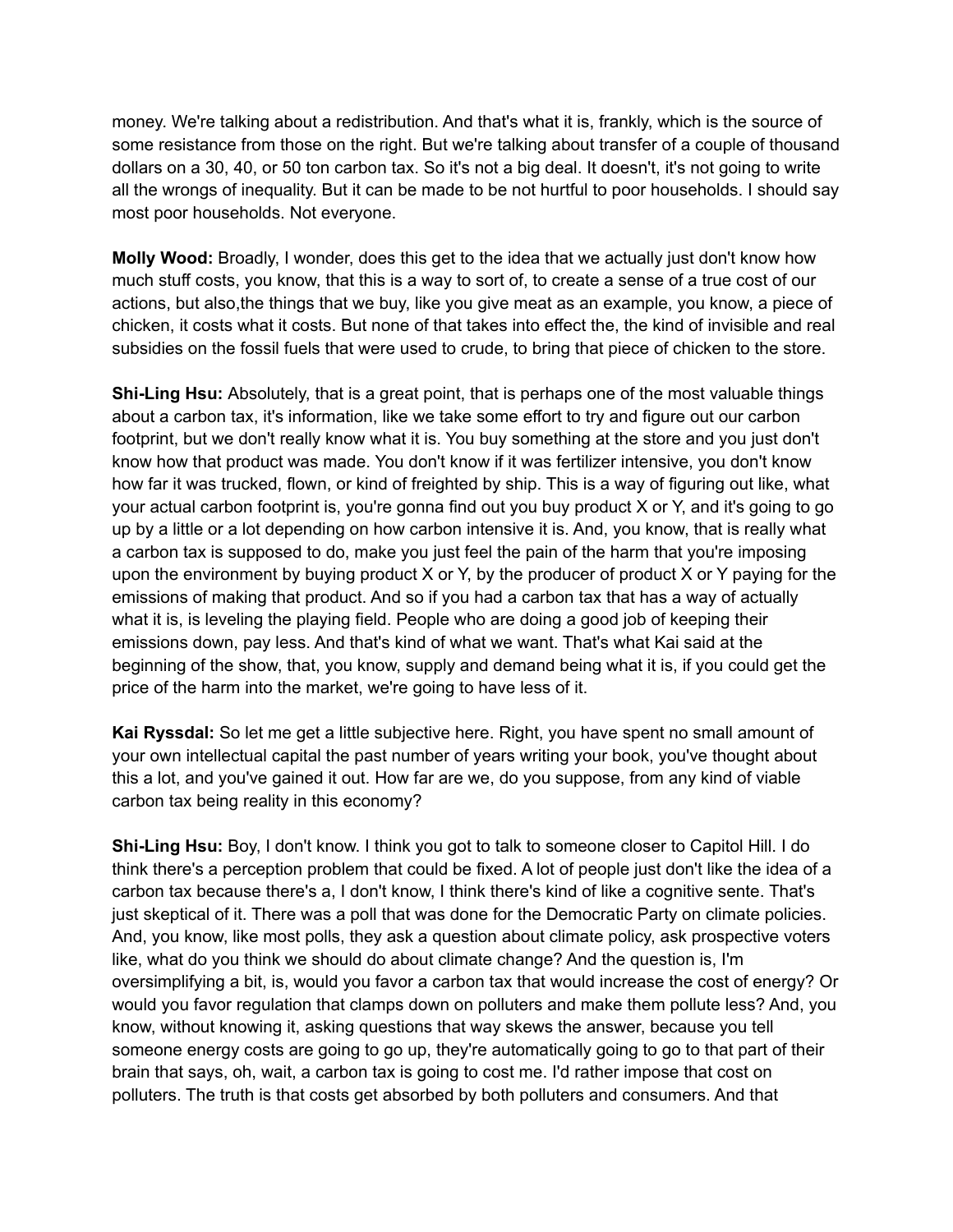through markets, somehow, you know, what the ultimate tax burden is, is some sort of a compromise between producers and polluters, but it's kind of a false choice to say, carbon tax or regulation, carbon tax costs you, regulation doesn't cost you. They both cost you, it's just that you kind of see the cost a little bit more clearly with a carbon tax. I think you could fix that, you know?

**Molly Wood:** Right. It's marketing. It's a marketing problem.

**Shi-Ling Hsu:** Yeah, it kind of is. But it's also real, it doesn't take a lot to fix it. I mean, a carbon tax would, about a \$30 ton carbon tax would generate \$150 billion in revenues. If you could ask survey questions, and some firms do, do it this way. They kind of go to the extra trouble and inconvenience the survey respondents a little bit more by saying, well, the carbon tax does this, it generates revenues. What if you use the revenues for this? What if we use the revenues for that? That could go a long way towards fixing this perception problem that carbon taxes have.

**Molly Wood:** I wonder, how do you feel about some of the other solutions that are a little bit better marketed for reasons that are somewhat obvious because they let us keep doing what we're doing, like the idea of net zero, cap and trade, carbon offsets, you know, those have much vaguer and blander terms attached to them. And yet, that seems to be what people want to do.

**Shi-Ling Hsu:** I think you're right about that. They let us keep doing what we do, we just got to feel a little bit better. I'm not sure about carbon offsets, you know, there are some things we ought to pay people to do. And we're not going to get them to do it unless we pay them. The only way to pay them is by saying, hey, what you're doing is valuable. And you can sell a credit for doing what you're doing to somebody else that is supposed to be reducing their emissions. I think the devil is always in the details, you can set these programs up so they work pretty well. The truth is, we haven't typically done a very good job of that, we usually kind of wind up giving away credits and money for stuff that people would have done anyway, or stuff that doesn't actually make a lot of difference in terms of reducing greenhouse gas emissions. So, you know, I don't have a solution for that. But, you know, there are ways to set up a cap and trade program, which is also kind of pricing carbon, that, that clamped down on some of those problems. But, you know, I'm not sure I've seen a lot of those that work that well yet.

**Kai Ryssdal:** Fundamentally, though, you know, all of those things and a carbon tax as well, we have to put a price on carbon somehow, whatever you want to call it, cap and trade, carbon tax, whatever.

**Shi-Ling Hsu:** Yeah, absolutely. We absolutely have to have a price on carbon, that would be the most effective thing to at least start down the road towards reducing emissions.

**Molly Wood:** Are other economies closer on a carbon tax? Does it have to be global? Like if one, you know, if the EU starts it, could that create a cascade?

**Shi-Ling Hsu:** That's a great question. A cascade is exactly what we want to have happen. I've argued, cap and trade is okay, but a carbon tax is better. Why? Because collecting a carbon tax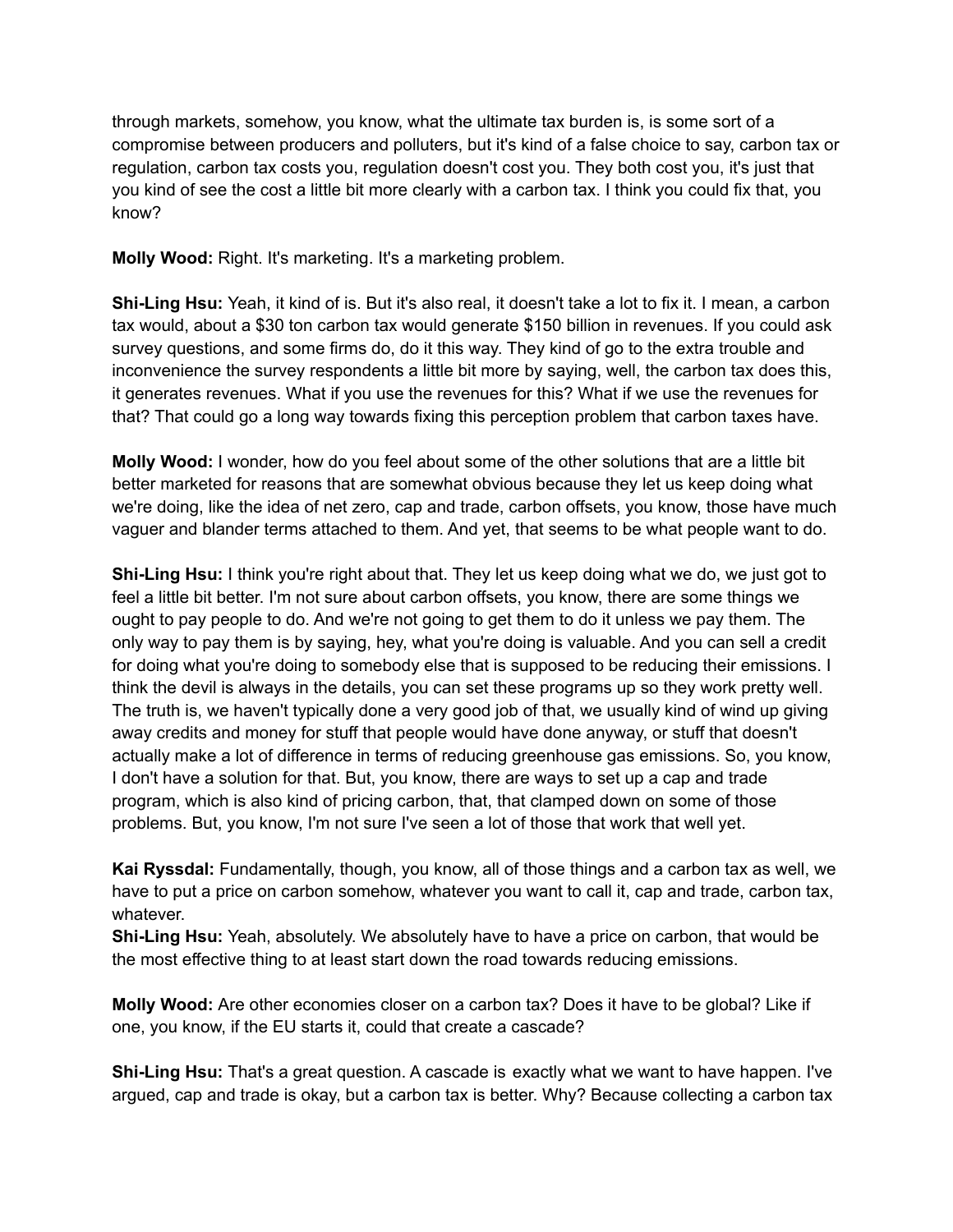is really easy. In most economies, it's just like collecting a sales tax. So in the United States, we could probably do a cap and trade program or a carbon tax, but climate policies got to be global. Right? It can't be the United States alone. I think that if we had a carbon tax, that would be a better basis for an international treaty, because that kind of looks like what treaties are supposed to be. We all do this one thing. A cap-and-trade program, we tried to go, go global with that back in 1997 with the Kyoto Protocol. And the problem with that is, you know, it becomes this zero-sum thing, I want more emissions. Why do you get such a generous cap. It all kind of descended into like, this bickering about who gets what, and in the end, no one kind of met their goals anyway. Carbon tax, you know, it might not get us all the way there. But if we just start down this road, and we just start these technologies that we need rolling, then I think that would be the quickest way to kind of start reducing emissions.

**Molly Wood:** Professor Shi-Ling Hsu is an economist and professor at Florida State University College of Law and author of, and I think it's been made here today as well, The Case for a Carbon tax. Professor, thanks so much for the time.

**Shi-Ling Hsu:** Thanks so much for having me.

**Kai Ryssdal:** Thanks a lot. That was great. Super interesting.

**Molly Wood:** Take good care. Holy cow. So interesting. So well explained. And it is, it is so interesting how sometimes the simplest solutions are the best, are like really obvious and potentially the best, right? If something is cost, what it actually costs, if it's too expensive you'll stop doing it. Like, it seems so easy when you put it that way.

**Kai Ryssdal:** Yeah, totally. Totally.

**Molly Wood:** I have already started thinking like, what would be the loopholes that people would create, lobbying to be created around a carbon tax. But still, tell us what you think. Do you think a carbon tax seems like it would work? Did we make you smart? Did we raise more questions? If you live in a place that has some version of carbon tax, has it changed your habits and frankly, if you knew how much a piece of chicken really cost, all things considered, would you still buy it? Tell us about it, you can send us an email to makemesmart@marketplace.org

**Kai Ryssdal:** You know, you can make a case that if we're doing our jobs right on this podcast, on Tuesdays, people should have more questions than when they went in.

**Molly Wood:** I would hope so. Yeah, absolutely. Totally. Because you have then gotten interested, you've gotten your little intellectual hooks into the topic and now you want to know everything.

**Kai Ryssdal:** Random thought. Anyway, call us if that's easier for you, leave us a voice message, our phone number's 508-827-6278, 508-82-SMART. We'll be right back.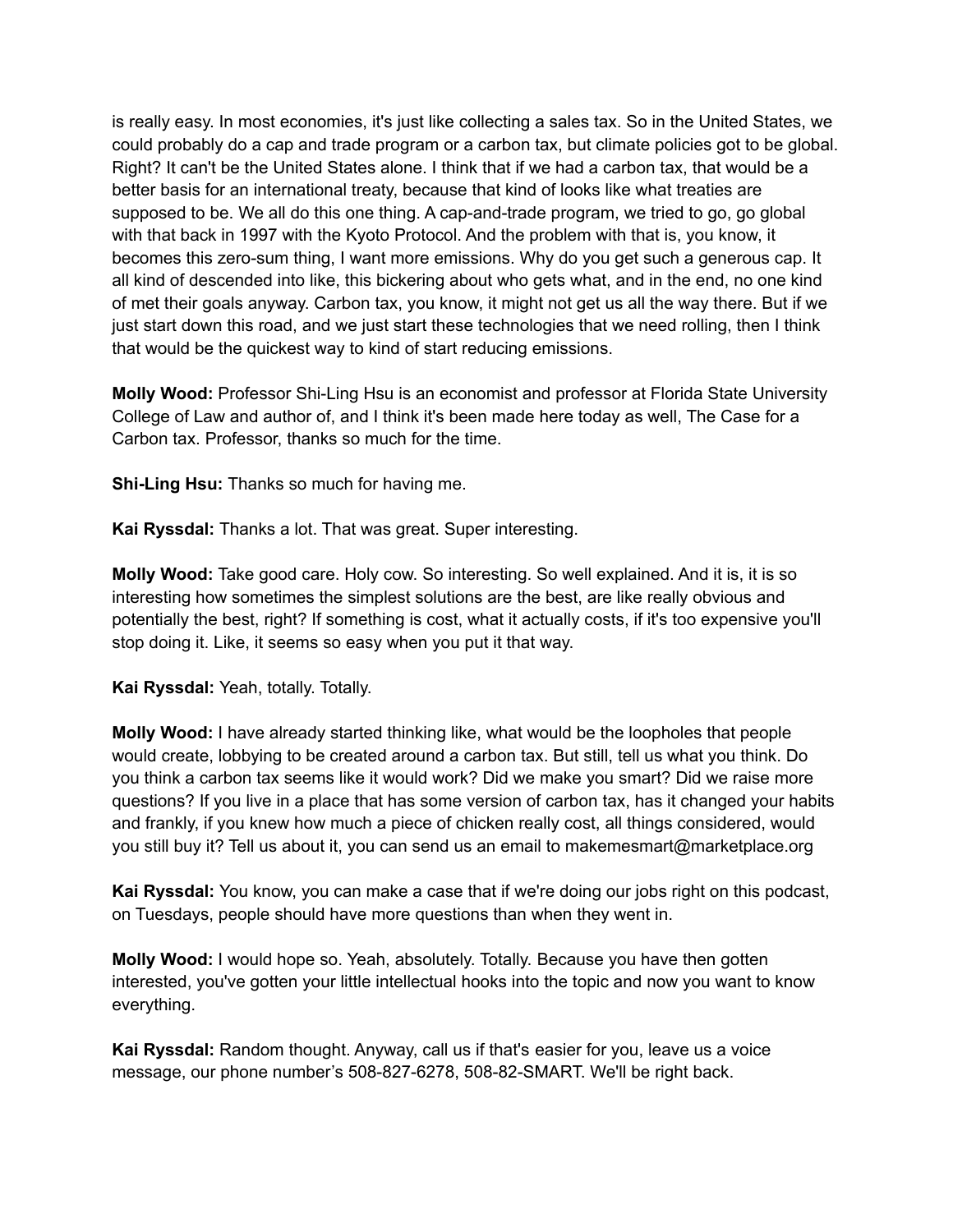**Molly Wood:** And we are back. I put in and took out at least 17 links this morning. I tried to be focused.

**Kai Ryssdal:** Did you leave the SSU in there? Yeah, you did, I knew you would.

**Molly Wood:** Yeah. Oh, yeah, for sure. Yeah. So, time for the news fix.

**Kai Ryssdal:** Alright, I'll climb in just because my, one of them is, you know, tangential to the one we were just talking about, which is that there's cop 26 coming up next week in Glasgow. It's gonna be a whole lot of speechifying and all that stuff that Molly said at the top of the pod. But also in advance of that report, the United Nations has come out with its annual emissions gap report, which I didn't know they came out with every year until this morning. How badly we're doing in terms of how well we need to be doing in limiting greenhouse gases. And here's the deal, I will just read it to you. The Emissions Gap Report 2021 shows that new national climate pledges combined with other mitigation measures put the world on track for a global temperature rise of 2.7 degrees Celsius by the end of the century. They then go on to say that would be catastrophic. What's the target? 1.5 degrees Celsius. So we're blowing it. We got 89 years left to figure this out. No, 99 years, 79 years, whatever it is.

**Molly Wood:** By some estimates, we have 10 or less. Like we, this is the decade in which we have to make these changes now. Otherwise, we won't, you know, it's, it's a cumulative impact.

**Kai Ryssdal:** Yeah. The next sentence in this report is, the world needs to cut in half annual greenhouse gas emissions in the next eight years. Yeah, so there's that and I just, I just wanted to throw this, this one little tidbit in on my beat out there. Inflation is real. And it has come to Disneyland. Disneyland ticket prices, one day to a park at Disneyland on the busiest day of the year, if you wanted to go, \$164. That's up 8%. Happiest Place on Earth, my patootie

**Molly Wood:** Is that really inflation or is that just Disney?

**Kai Ryssdal:** Well, yeah, they're doing it because they can, right. They're doing it because they can. And also, there are so many people who want to go to those parks that they could raise tickets, you know, 15%, and they'd be better off with fewer people coming because it would be less crowded and they'd get fewer complaints. But I just, yeah, anyway, just wanted to throw that out there.

**Molly Wood:** Yeah. Crazy. Yeah. I also saw that UN story and so I was glad that you put it in there because it is, it is discouraging, to say the least. But it should light a fire or like a electric fire under everybody.

**Kai Ryssdal:** Clean generated electric fire.

**Molly Wood:** A clean generated electric fire. There was a piece in The Guardian that said that Americans are up to 60% in terms of the number who hold fossil fuel companies, oil and gas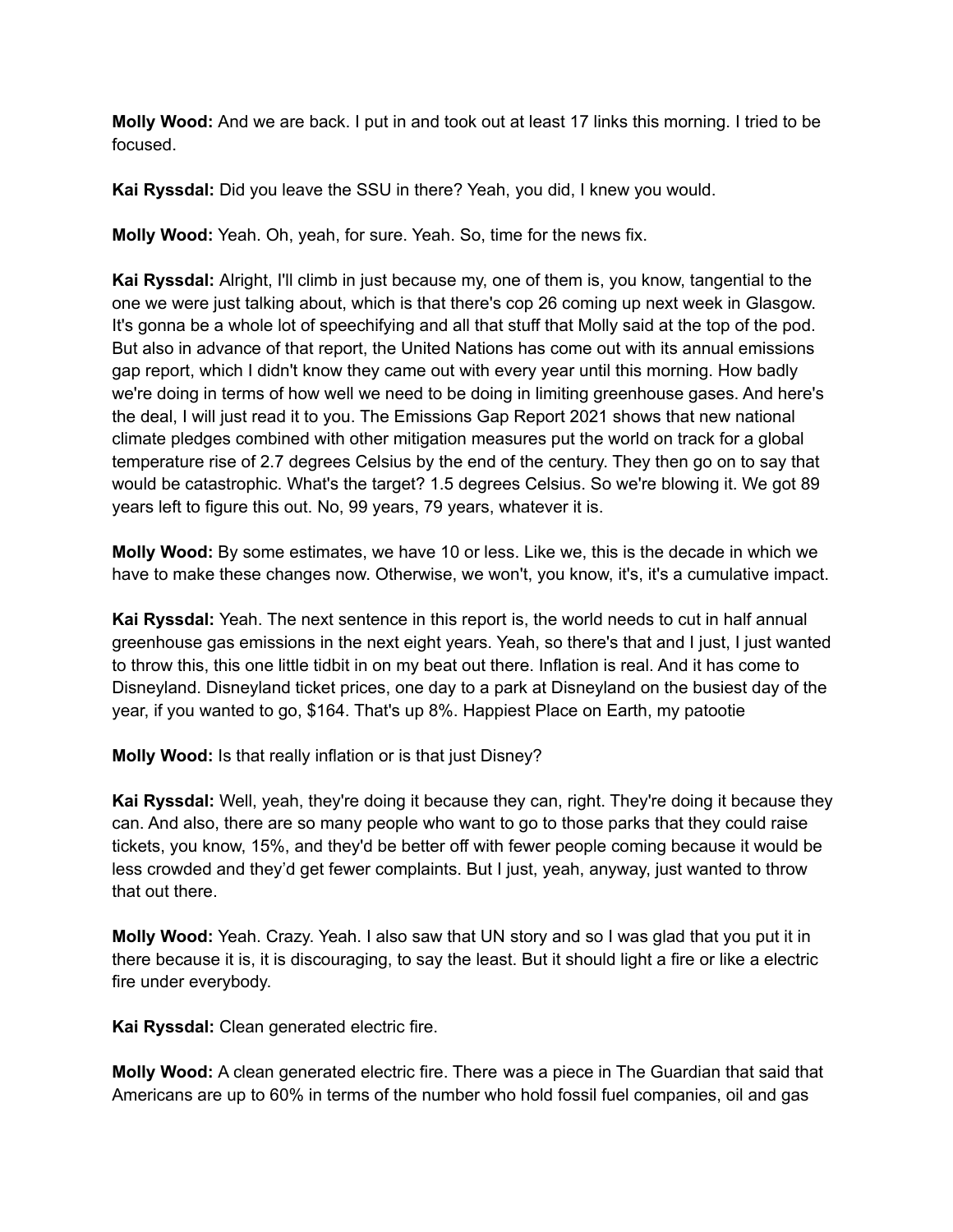companies, responsible for climate change, ahead of those hearings that we're expecting, but that there, and that there is still a massive partisan gap in the number of Americans who believe that climate change is real and an existential threat or exists at all. And I think you can guess which way that goes. That's a tough one. I have been, as you know, we've been following these like, Facebook papers nonstop. The Facebook files, how it started. But there has been this kind of interesting subset of reporting that at first I thought was just sort of like journalism ego stroking or navel gazing about the way that this information is being distributed.

**Kai Ryssdal:** Oh, yeah. No, it's actually, yeah, there's the, the way this information is coming out is a huge story, I think. Sorry to jump in.

**Molly Wood:** Yeah, no, totally agree. Like I think it is actually a huge story. And so there were a couple pieces. There was one actually that Kai had in the rundown yesterday, if you look on our show notes, you'll see it, by Ben Smith at the New York Times. I think Wired had one too called like, it's Frances Haugen's world and we're just living in it. That, of course, is the, the kind of key whistleblower who is releasing all this information as what is essentially its own huge coordinated media operation. And has sort of created this consortium of outlets that are reporting on this, but that the thing, what some journalists are pointing out, including Gizmodo today, is that the thing that we don't have is the documents. We have like, pictures of screens, in some cases, there are documents that have been released, but with like, lots of redactions in them, so that Frances Haugen and her legal team--and listen, like, protect yourself if you're a whistleblower, I get it, right--but her legal team is deciding what information is available. And it's very interesting, because if you compare that to something like the Snowden disclosures and WikiLeaks, and I know that many of those things take on a different cast today than they did at the time, but that was a data dump. There was like, the information was released. And then news outlets did with it what they will on their own time, as opposed to this like, fairly carefully manipulated release.

**Kai Ryssdal:** It's been definitely curated for sure.

**Molly Wood:** It's being curated. Exactly. And I, and I think that it is, I am actually in retrospect, compared to what I thought yesterday but didn't say, happy to see that media outlets are asking reasonable questions about how this information is being released and curated, and that, as with almost all things, especially now that you see that there's like, this consortium, and they were, there were like, winners and losers and I don't think any public media is part of it. It's just better to have the raw data. Yeah, it's just better. Yeah, then we can tell the true story. This isn't, this isn't, you know, I don't, I don't necessarily agree with Mark Zuckerberg that this is a carefully coordinated attack just designed to do maximum harm on Facebook. But at the same time, we would tell truer stories if we just had all the information.

**Kai Ryssdal:** Look, it's definitely carefully coordinated.

**Molly Wood:** It is. It is. And it's not ideal. So there was a piece in Gizmodo today saying like, hey, kids, you want to see some leaked documents. They're essentially saying, whatever we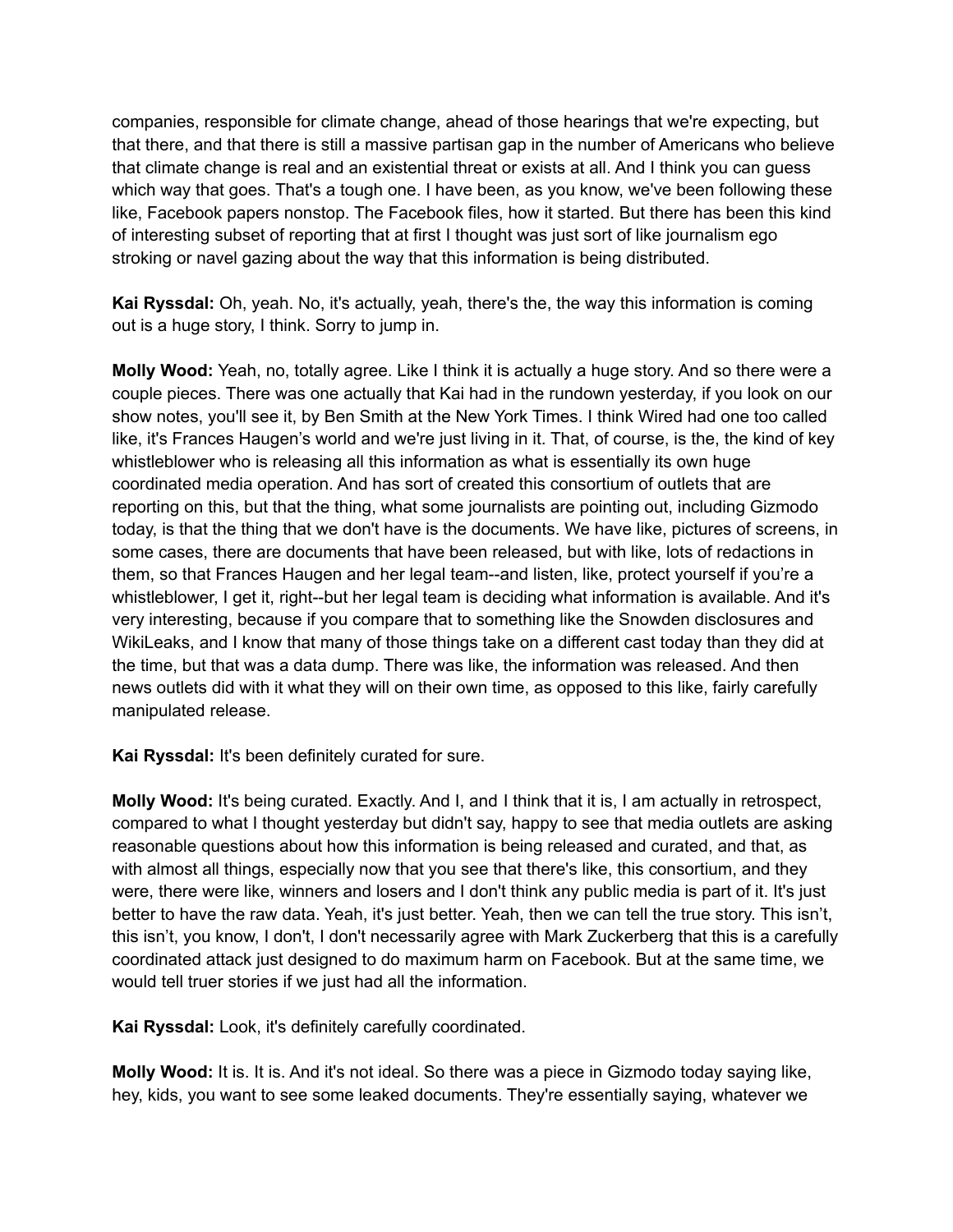can get our hands on, we're gonna publish, we're gonna give as much access to the raw documents as we can, and put them into context. But I would urge this operation, this sort of separate but equal media operation that is Frances Haugen and her team, to just maybe give the data.

**Kai Ryssdal:** Yeah. It'd be better. It'd be better.

**Molly Wood:** Yep. It's interesting. And a quick make me smile before we go to the feed, the mailbag. I just think it is super cool that President--super cool and also vaguely embarrassing that we now have at least a nominee to chair the FCC that would be the first woman chair of the Federal Communications Commission, Jessica Rosenworcel, who has been the acting FCC chair since I think Biden took office just about. But would become the first woman to lead the agency.

**Kai Ryssdal:** She's been a guest on this podcast, I do believe, a number of years ago.

**Molly Wood:** She has, yeah, she, we had her on Marketplace Tech, I think since she's been acting Chairwoman. And it's just a, it was a, it was worth marking milestones, even if they're overdue. They're still good news. Yep.

**Kai Ryssdal:** We got to do it. On to the mailbag.

**Molly Wood:** This is so different, not at all related. And I love it already. Here's a listener who wants to yes, and my suggestion that we all learn to knit for this holiday season instead of relying on not only our broken supply chain, but our old habits of buying too much crap. This is Monica in Ann Arbor.

**Monica:** It doesn't matter what state you live in, I promise there is a shepherd or rancher with sheep, llamas, alpacas and various other spinnable fibers. And believe me, they would love to make friends with you. So you can become a spinner, which means that you can get you a nice little spindle to handstand, or you can find a nice spinning wheel. It's a great hobby, you can make your own yarn and then make your own sweaters and mittens, hats, and maybe even learn to weave, and you can do it all local. Thank you.

**Kai Ryssdal:** There you go, that's awesome.

**Molly Wood:** I mean this just makes me want to move to Ann Arbor and have a whole other life. I love it.

**Kai Ryssdal:** Oh man, all right, so here is somebody with a solution for those of you going back to video free none zoom conference calls.

**Michael:** Hi, this is Michael from Statesville, North Carolina. And I noticed that everybody is back on those conference calls and all that good stuff now anda very simple solution to all that,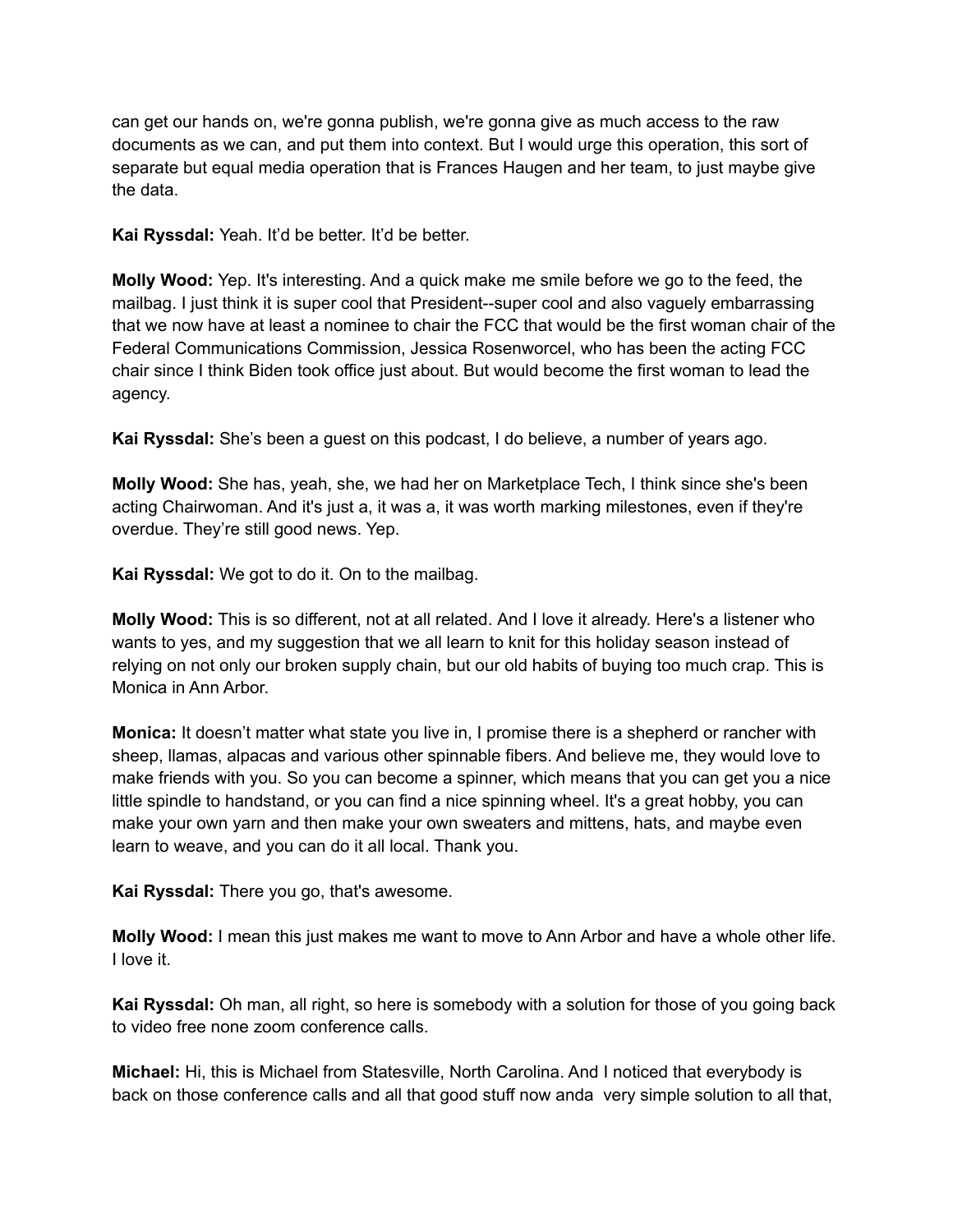dropped back to how they use it in the military. When you finish talking you say over, and of course, when you finish your conversation for good and hang up, for that you can always say over and out. Talk to you later, guys.

**Kai Ryssdal:** Over and out, Michael, over and out. You left it! Come on, dude. Good grief. But yes. we could all do that. Over.

**Molly Wood:** It's gonna be awkward to socialize but I think if we try to be influencer enough about it enough, we'll be like, what? Over. Oh my god, I love it. That's outstanding. All right. And then today, our listener Jody from Minneapolis has an answer to our make me smart question, which is, of course, what is something you thought you knew that you later found out you were wrong about?

**Jody:** What I used to believe is that money management and personal finance was, was just all about math, self control and discipline. What I learned long ago is that it's all about your emotions, beliefs, and values. How does how I spend my money support my efforts to make the world more just. All this emotional excavating has paid off. My wife and I are really proud of how we manage our money. We take care of our community, our families and ourselves. It's become a source of joy for me instead of a source of stress like it is for so many people. Thanks again for the show.

**Kai Ryssdal:** Yeah. Look, that's totally true. Money is all emotional. Holy cow. Yes. Holy cow. Yeah.

**Molly Wood:** And I love the idea of thinking of it as part of your ecosystem and what you project into the world and create with it when you are, have the privilege to be off of the treadmill.

**Kai Ryssdal:** What's that saying? Show me your budget and I'll--the say it in policy all the time, right--show me your budget and I'll show you your values, right, that's, that's what it is. That's what it is. So the make me smart question. What is something you thought you knew but then found out you were wrong about, we love y'all answers, we really do. Send them to us, call us, leave us a voice memo 508-82-2-SMART, and we'll get it on the pod. On the pod. Sorry, I'm just waiting. Okay, there we go. Make Me Smart is directed and produced, as opposed to produced and directed, by Tony Wagner on this day. Marissa Cabrera is having a well deserved vacation. Tony is also writing our newsletters this week. He's only however getting one paycheck. We had production help from Marque Greene. Our intern is Grace Rubin.

**Molly Wood:** That's just how we roll. Today's program is engineered by Liana Squillace with mixing by Jake Cherry. Ben Holliday and Daniel Ramirez composed our theme music. Man, does that seem like it's been a long time without those two. The senior producer is Bridget Bodnar. Donna Tam is the interim director of on demand and Marketplace's vice president and general manager--the new guy--Neil Scarborough. Think he just has till the end of the month and then he's not the new.